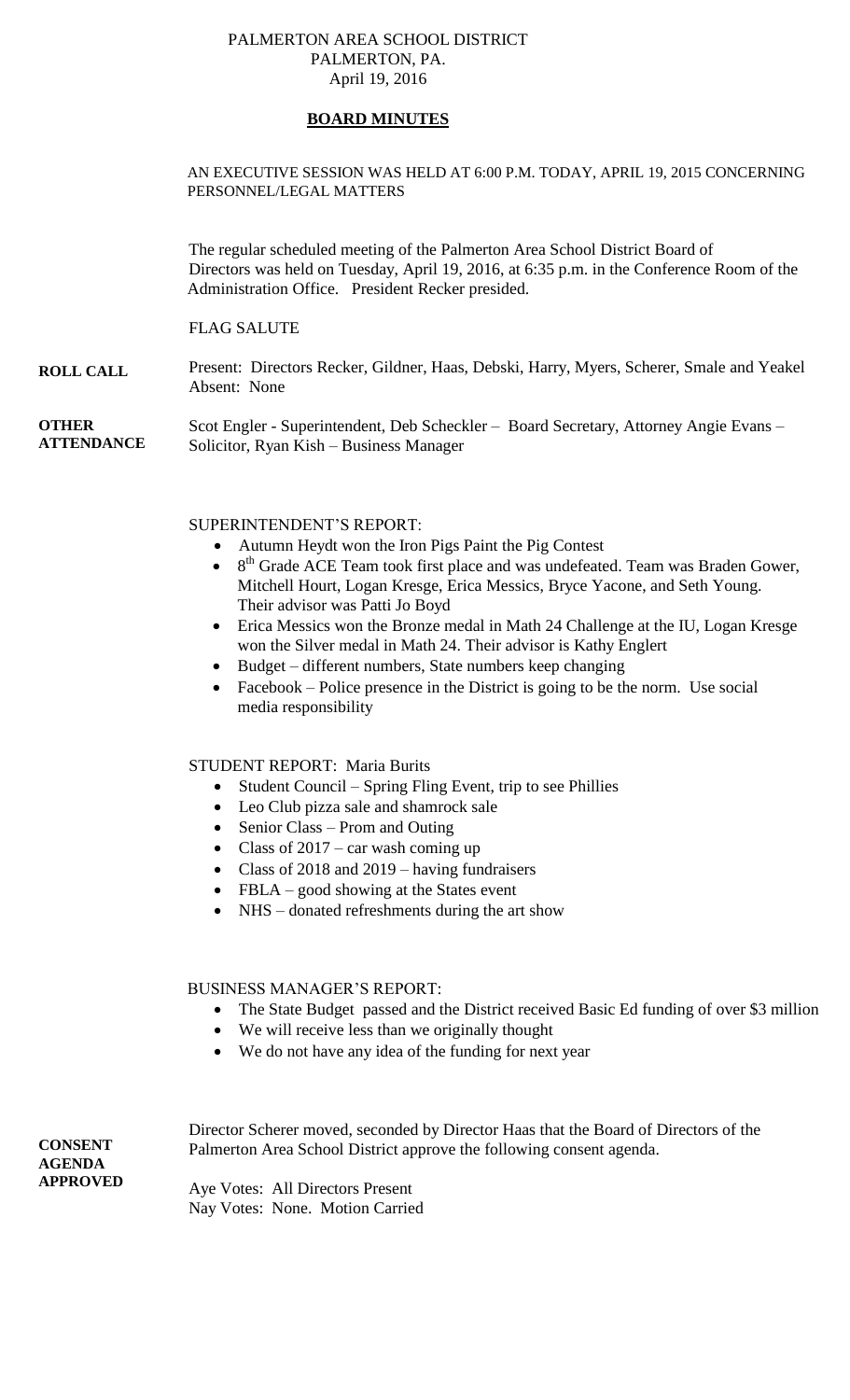## April 19, 2016 **Consent Agenda**

| <b>MINUTES</b><br><b>FINANCIAL</b><br><b>REPORTS</b>                             | Approve the minutes from the March 15, 2016 and April 4, 2016 meetings.<br>(attachments on file)<br>Approve the financial reports listed below:<br>TREASURER'S REPORTS (attachment on file)<br>$\bullet$<br>ACCOUNTS PAYABLE (attachment on file)<br>$\bullet$<br>BUDGET TRANSFERS (attachment on file)<br>$\bullet$<br>GRANTS (attachment on file)<br>$\bullet$ |                                                                                                                                                                                                                                                                                                                                                                                                                                                  |                                                                                                                                                                                                                                                                           |
|----------------------------------------------------------------------------------|------------------------------------------------------------------------------------------------------------------------------------------------------------------------------------------------------------------------------------------------------------------------------------------------------------------------------------------------------------------|--------------------------------------------------------------------------------------------------------------------------------------------------------------------------------------------------------------------------------------------------------------------------------------------------------------------------------------------------------------------------------------------------------------------------------------------------|---------------------------------------------------------------------------------------------------------------------------------------------------------------------------------------------------------------------------------------------------------------------------|
| <b>ACTURIAL</b><br><b>SERVICES</b>                                               | Approve Markley Actuarial Services, Inc for GASB 45 valuation at July 2016 for the sum<br>of \$2,970. (attachment on file)                                                                                                                                                                                                                                       |                                                                                                                                                                                                                                                                                                                                                                                                                                                  |                                                                                                                                                                                                                                                                           |
| <b>ESY PROGRAM</b><br><b>POSITIONS</b>                                           | <b>Ashley Hummer</b><br>$\bullet$<br>Christine DeLong<br>$\bullet$<br><b>Tiffany Bachart</b><br>$\bullet$<br>Joshua Nenscel<br>$\bullet$<br>Suzanne Lynn<br>$\bullet$<br>Michelle Bisbing<br>$\bullet$<br>Gari Savage<br>$\bullet$<br>Marcia Heinick<br>$\bullet$<br><b>Ann Marie Ross</b><br><b>Casey Rinfret</b><br>٠                                          | 2016, Monday - Thursday from 8:30 a.m. - 12:30 p.m.:<br>Teacher<br>Teacher<br>Teacher<br>Teacher<br>Homebound Teacher<br><b>Nurse</b><br><b>Instructional Assistant</b><br><b>Instructional Assistant</b><br><b>Instructional Assistant</b><br>1-1 Instructional Assistant                                                                                                                                                                       | Approve the following staff for the ESY Program which will run from July 5 to July $28th$ ,<br>\$30.00/hour<br>\$30.00/hour<br>\$30.00/hour<br>\$30.00/hour<br>\$30.00/hour<br>\$16.33/hour<br>\$15.85/hour<br>\$14.65/hour<br>\$14.65/hour<br>\$14.65/hour               |
| <b>EXTRA</b><br><b>CURRICULAR</b><br><b>POSITIONS</b>                            | Suzanne Lynn<br>٠<br>Jeremy Coleman<br>٠<br><b>Brian Stevko</b><br>$\bullet$<br>Justin Petersen<br>$\bullet$<br>Erick Kresge<br>٠<br>Zack Christman<br>$\bullet$<br>Jake Christman<br>$\bullet$<br><b>Rick Anderson</b><br>$\bullet$<br><b>Rick Petersen</b><br>$\bullet$<br><b>Josh Evans</b><br>$\bullet$<br>Dave Lavin<br>$\bullet$                           | Approve the following extra-curricular 2016-2017 positions:<br>Asst. Girls' Basketball Coach<br>Assistant Boys' Basketball Coach<br>Assistant Boy's Basketball Coach<br><b>Head Wrestling Coach</b><br>Asst. Wrestling Coach<br>1/2 Salary Asst. Wrestling Coach<br>1/2 Salary Asst. Wrestling Coach<br><b>Volunteer Wresting Coach</b><br><b>Volunteer Wresting Coach</b><br><b>Volunteer Wresting Coach</b><br><b>Volunteer Wresting Coach</b> | Salary pending negotiations<br>Salary pending negotiations<br>Salary pending negotiations<br>Salary pending negotiations<br>Salary pending negotiations<br>Salary pending negotiations<br>Salary pending negotiations<br>Volunteer<br>Volunteer<br>Volunteer<br>Volunteer |
| <b>HOMEBOUND</b><br><b>ISTRUCTOR</b><br><b>TUITION RE-</b><br><b>IMBURSEMENT</b> | Approve Marcy Zelinsky as homebound instructor for student #21071 for 5 hours a week at<br>\$30.00 an hour, effective April 11, 2016.<br>Approve the attached tuition reimbursement.                                                                                                                                                                             |                                                                                                                                                                                                                                                                                                                                                                                                                                                  |                                                                                                                                                                                                                                                                           |
| <b>DONATION</b>                                                                  | Accept a donation of \$600 from the parents of the Drama Club members to the Drama Club<br>Activity Fund for candy grams sold at the Drama Club spring play.                                                                                                                                                                                                     |                                                                                                                                                                                                                                                                                                                                                                                                                                                  |                                                                                                                                                                                                                                                                           |

# **End of Consent Agenda**